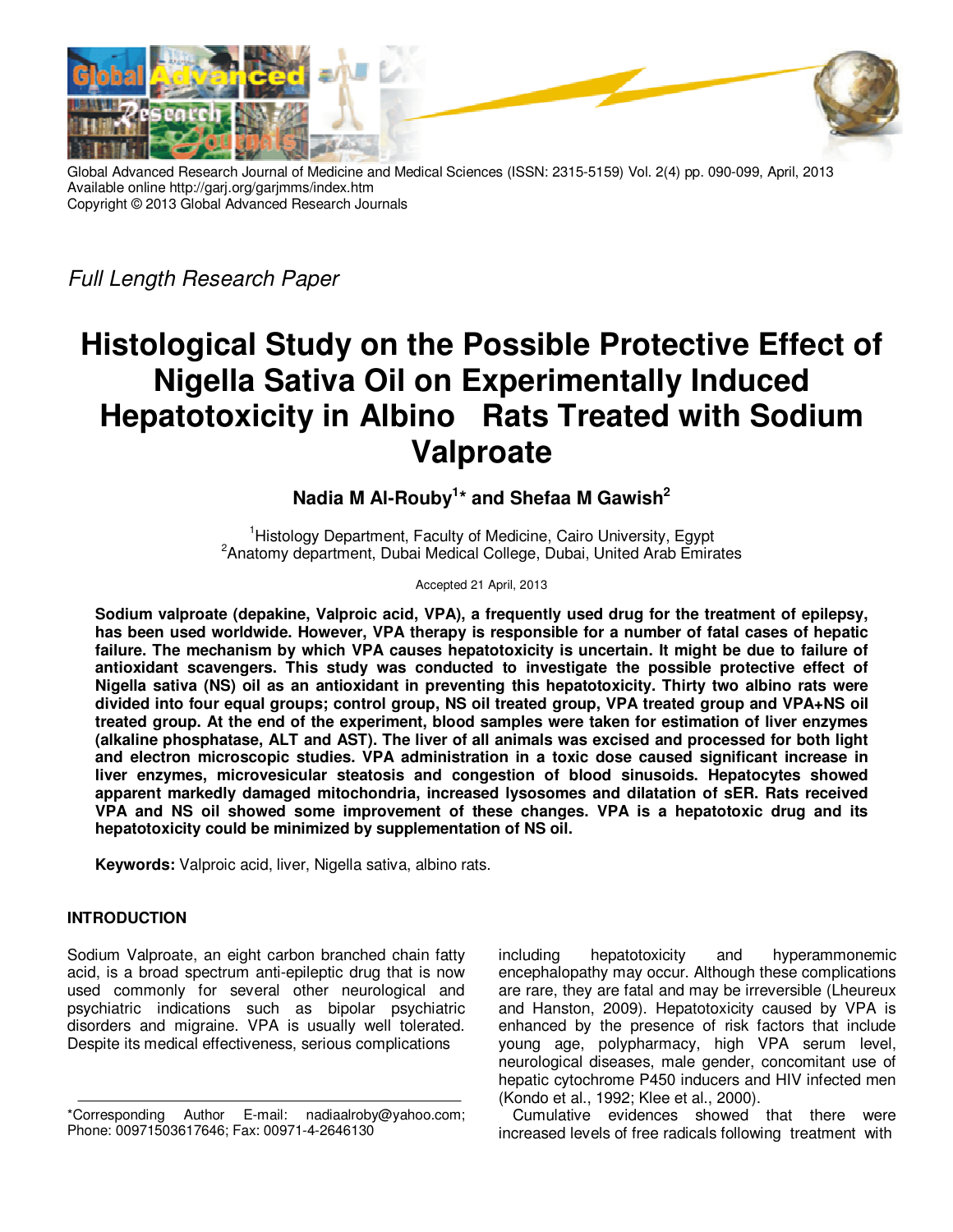VPA. A possible VPA biotransformation and/or alterations in natural antioxidants might contribute to the VPAassociated complications (Klee et al., 2000 and Bykov et al., 2004). However, the main cause of VPA hepatotoxicity was shown to be due to failure of the free radical scavenger system (Barthel, 1998; Hamza and Amin, 2007).

Antioxidants are, however, the primary candidate to counter such toxic effects. Many plant extracts have been shown to protect against chemical –induced toxicity. Nigella sativa (NS) commonly known as black seeds are used in herbal medicine all over the world for treatment of many diseases like asthma, diarrhea, dyslipidaemia. Much of the biological activity of these seeds has been due to thymoquinone, the major component of NS oil. The pharmacological actions of oil and thymoquinone have been reported to induce protection against nephrotoxicity and hepatotoxicity induced by either diseases or chemicals (Ali and Blunden, 2003; Sharma et al., 2009).

This work was conducted to: evaluate the hepatic structural alterations induced by toxic dose of VPA and to monitor the protective effect of NS oil on these changes.

### **MATERIAL AND METHODS**

#### **Chemicals**

Nigella sativa (NS) oil was purchased from a local herbal store. It was given in a dose of 0.2ml/kg body weight (Kanter et al., 2009), once a day orally using a feeding tube.

Sodium valproate was purchased from Sigma (Louis, St). It was presented as vials of 400 mg/4 ml (Sanofi-Synthelabo, France). It was dissolved in saline. The dose used was 500 mg/kg body weight. The drug was given by intraperitoneal (IP) injection, daily for seven consecutive days (Nishimura et al., 2000).

#### **Animals**

Thirty two adult male albino rats (150-200 g) were provided by the Animal House of Kaser Al Aini Medical College, Cairo University. Rats were fed on standard pellet diet and tap water ad libitum. They were kept as 5 rats /cage with wood chips bedding, twelve hours light/dark cycle and room temperature. This study was approved by the Animal ethics committee of Faculty of Medicine, Cairo University, Egypt.

#### **Method**

The rats were equally divided into four groups as follows: Group I: (Control group): The rats received an equivalent volume of saline intra-peritoneal (IP) for seven consecutive days.

Group II: (NS group) the rats received NS oil for seven consecutive days. The oil was given using a feeding tube. It was given in a dose of 0.2ml/kg body weight (Kanter et al., 2009).

Group III (Intoxication group): Rats of this group were injected daily with IP dose of VPA (500 mg/kg body weight) for seven days. This dose was reported to be toxic (Nishimura et al., 2000).

Group IV (protective group): The rats received NS oil for three days prior to VPA injection. Then they administered NS oil along with VPA for another seven consecutive days.

At the end of the experiment, the rats were subjected to light anesthesia. Retro-orbital blood samples were taken from all groups for estimation of liver enzymes (alkaline phosphatase, alanine aminotransferase (ALT) and aspartate aminotransferase (AST). Estimation of liver enzymes was done in biochemical lab. of Faculty of Medicine, Cairo University, Egypt.

#### • **For light microscopy**

The liver of all groups was excised. Small pieces of the peripheral parts of the liver were fixed in 10% formol saline for 24 hours (Baran et al., 2004) then processed and paraffin blocks were prepared. Sections of five micrometer thickness were cut and stained using H & E and PAS stains.

The area % that represented the percentage of the PAS positive areas and which were masked by a binary color to the area of the standard measuring frame for all groups was done using the image analyzing system.

#### • **For transmission electron microscopy (TEM)**

 Pieces of liver tissue were rinsed in phosphate buffer (PH 7.4) then fixed in 2.5% glutaraldehyde, postfixed in 1% osmium tetroxide and embedded in Epon. Semithin sections of 1 micrometer thick were cut on an LKB ultra microtome and stained with toluidine blue. Ultrathin sections were stained with lead citrate and uranyl acetate (Kimura et al., 1989).

#### **Statistical analysis**

Morphometric data were statistically analyzed on IBM / PC using SPSS / PC program (version 13). This was performed using the mean and standard deviation (SD). Comparison of significance between each group and the control was made using student "t" test. Results were considered significant when probability ( $p$ )  $\leq 0.05$ .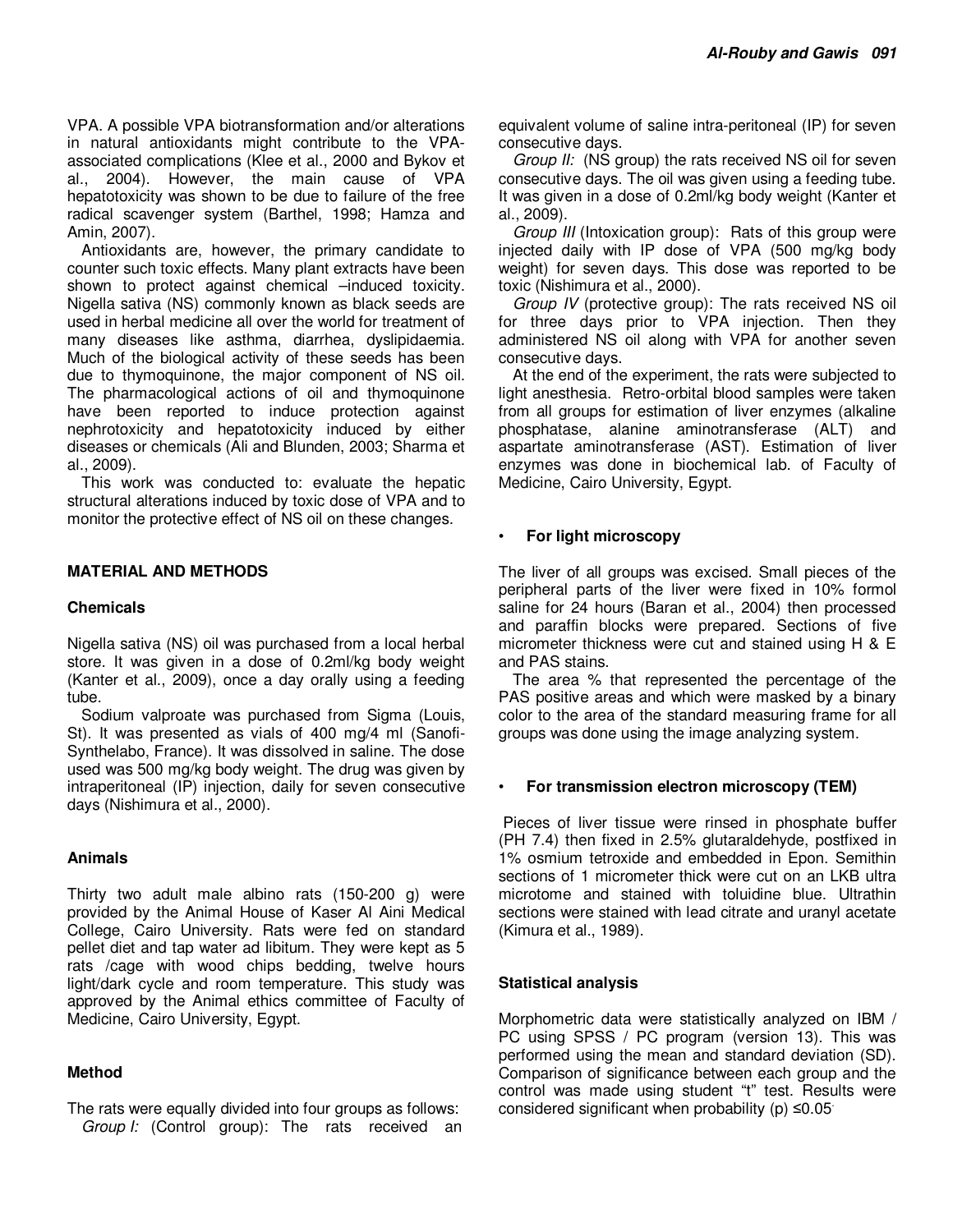| <b>Item</b>           | Control group | <b>NS treated group</b> | <b>VPA intoxication group</b> | VPA+NS treated group |
|-----------------------|---------------|-------------------------|-------------------------------|----------------------|
| alkaline phosphatase: |               |                         |                               |                      |
| Mean $\pm$ SD         | $52.5 + 5.68$ | $54.7\pm 6.83$          | 274±18.76                     | 55±8.49              |
| versus control:       |               |                         |                               |                      |
| p value               |               | 0.28181                 | $*0.0001$                     | 0.5996               |
| $ALT: Mean + SD$      | $36.5 + 6.86$ | $37.3 \pm 6.12$         | $252.5 + 5.86$                | $39 + 8.37$          |
| versus control:       |               |                         |                               |                      |
| p value               |               | 0.4144                  | $*0.0001$                     | 0.5839               |
| $AST: Mean \pm SD$    | 101.5±5.36    | $102.3 \pm 5.85$        | 400.5±16.83                   | $106 + 4.05$         |
| versus control:       |               |                         |                               |                      |
| p value               |               | 0.4011                  | $*0.0001$                     | 0.1318               |

Table 1. The mean values of alkaline phosphatase (U/L), ALT (U/L) and AST (U/L)  $\pm$ SD of different groups

\* Significant P value.



**Chart 1.** The mean values of alkaline phosphatase (U/L), ALT (U/L) and AST (U/L) in the different groups

#### **RESULTS**

#### **Liver enzymes**

From table 1 and chart 1, it was clear that administration of toxic dose of VPA caused statistically significant increase in liver enzymes (alkaline phosphatase, ALT and AST) in comparison with the control (P <0.05). These elevated liver enzymes returned back to more or less the control level in the group received both VPA and NS oil.

#### **Histological results**

#### **H and E**

The liver of **control** rats showed normal histological

architecture. The hepatic lobules showed central veins from which the hepatocytes radiated in the form of cords. These cords were separated by blood sinusoids, (plate 1; A). The liver of rats received **NS oil** revealed more or less normal hepatic architecture (plate 1; B). The liver of **VPA intoxication** group (group III) showed focal areas of mononuclear cellular infiltrations. The hepatocytes of the affected area appeared as cords without clear cell boundaries (remark cell lines), (plate 1; C). Many hepatocytes revealed small well circumscribed vacuoles (microvesicular steatosis). Von Kupffer cells appeared swollen and hypertrophied, (plate 1; D). Hepatocytes of some rats showed strong acidophilic cytoplasm and small, dark stained nuclei. There were dilated and congested blood sinusoids and central veins (plate 1; E). All the previous changes were focally distributed. Administration of **NS oil in association with VPA** in the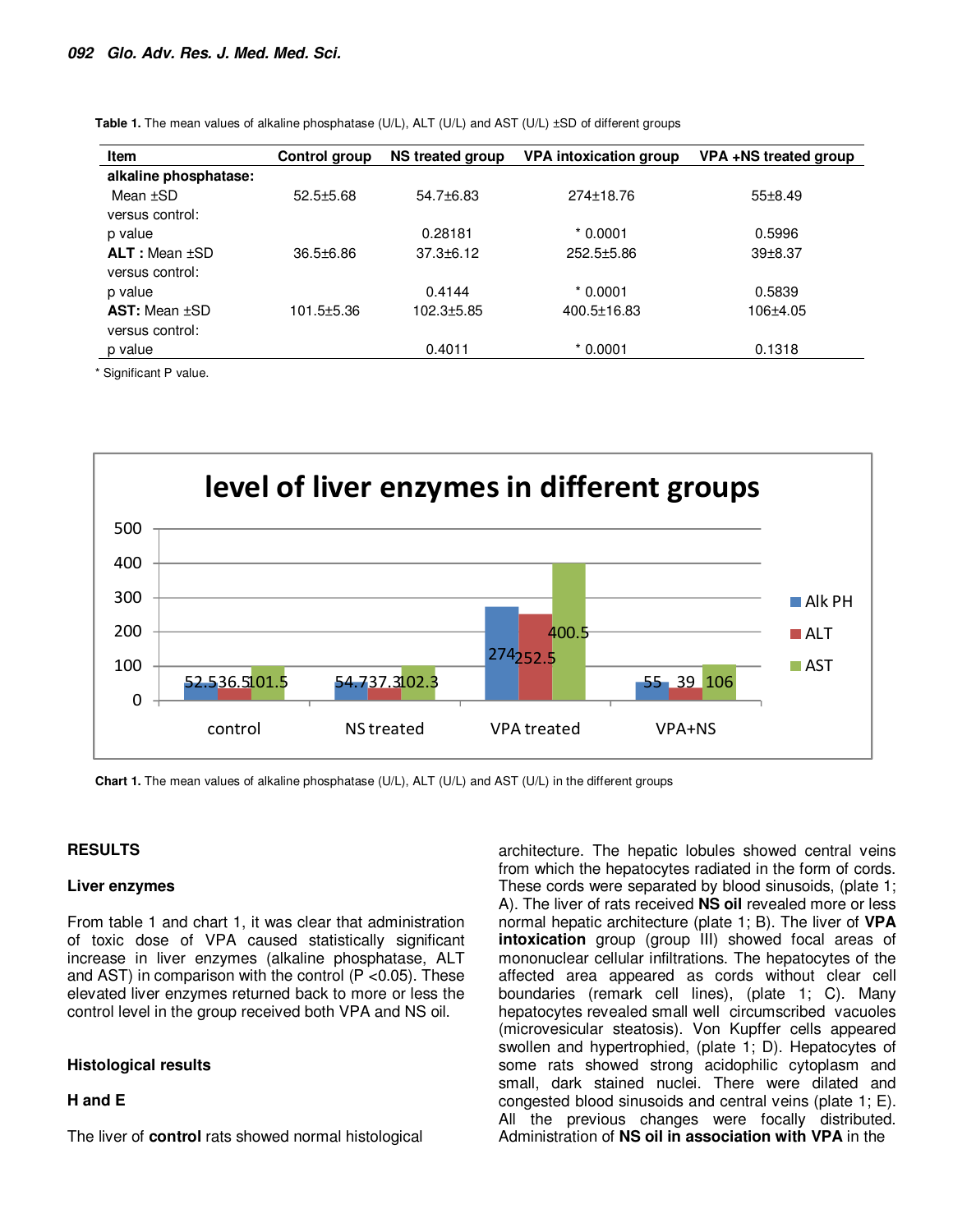**Table 2.** The mean values of area percent of PAS of different groups

| Item            | <b>Control group</b> | NS treated group | VPA intoxication group | VPA +NS group |
|-----------------|----------------------|------------------|------------------------|---------------|
| Mean ±SD        | $34.8 \pm 3.75$      | $34.6 \pm 2.73$  | $20.7\pm 6.00$         | $29.3 + 6.64$ |
| Versus control: |                      |                  |                        |               |
| P value         |                      | 0.88             | $*0.0001$              | 0.035         |
|                 |                      |                  |                        |               |

\* Significant P value.



**Chart 2.** Mean area % of PAS in the different groups

protective group (group IV) reduced most of the previous changes, (plate 1; F).

#### **PAS staining**

Liver cells of **control** rat revealed normal distribution of glycogen granules. The peripheral hepatocytes in zone I showed intense (++++) positive PAS reaction while central cells in zone III revealed moderate (++) reaction. There was strong  $(+++)$  reaction in the wall of the central veins (plate 2; A). In rats treated with **NS oil** the glycogen distribution appeared more or less homogenous (plate 2; B). The liver of **the intoxication** group showed marked decrease in glycogen content of hepatocytes. The distribution of glycogen granules was heterogeneous (plate 2; C)**.** Rats of the **protective** group showed that most of hepatocytes had strong (+++) positive PAS reaction and few cells showed mild (+) reaction (plate 2; D).

Table 2 and chart 2 showed that administration of toxic dose of VPA caused statistically significant decrease in the area % of positive PAS in comparison with the control

(P <0.05). This decrease returned back to more or less the control level in the protective group.

#### **Electron microscopic results**

The liver cells of **control** rats showed euchromatic nuclei, mitochondria with apparent cristae, RER, SER and glycogen granules (plate 3; A). Hepatocytes of rats of the group treated with **NS oil** revealed more or less the same ultrastructure as the control group (plate 3; B). Rats treated with **VPA** (group III) showed markedly damaged mitochondria as most of the mitochondria revealed loss of their cristae (plate 3; C). There was apparent increase in darkly stained lysosomes, sER appeared dilated and proliferate. The nuclei of some hepatocytes appeared small, darkly stained, irregular or indented with margination of hetrochromatin (plate 2; D). There was widening of the nuclear space, (plate 2; E). Liver cells of rats from the protective group had more or less normal euchromatic nuclei. The mitochondria were apparently less damaged but there was still some dilatation of sER (plate 2; F).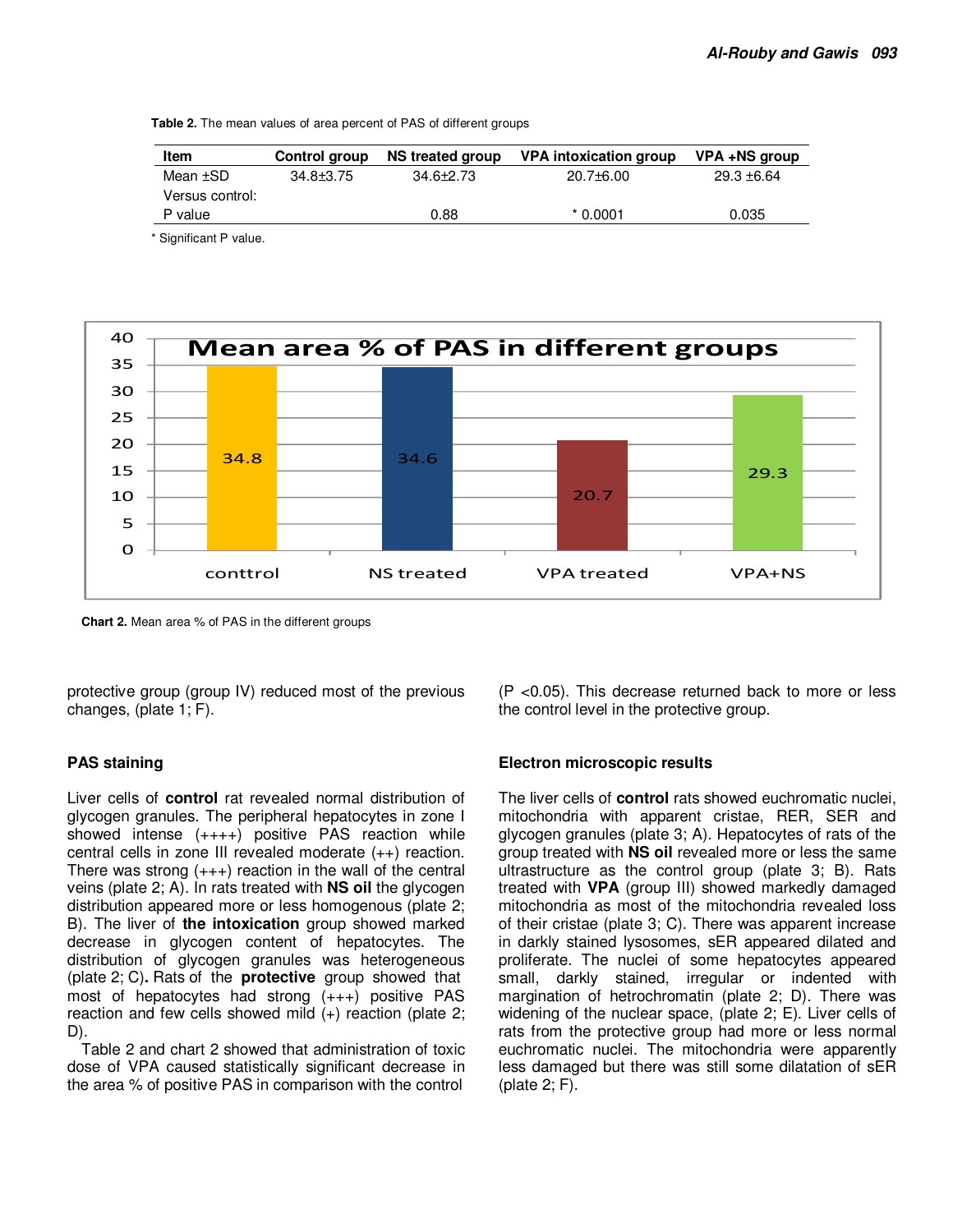

Plate 1. H & E stained liver sections of; A): control rat showing the central vein (CV) from which cords of hepatocytes radiate. In between cords, there are blood sinusoids (S), (x400). B): a rat from the  $2^{\text{nd}}$  group showing more or less normal architecture, (x400). From C to E) rats from VPA intoxication group; C): reveals that the blood sinusoids (S) appear dilated. The hepatocytes appeared as cords without clear cell boundaries (remark cell lines), (arrows). There is focal mononuclear cellular infiltration (**\***), (x400). D): Many hepatocytes revealed small well circumscribed vacuoles (V). Von Kupffer cells (k) appeared hypertrophied, (x1000). F): Some hepatocytes appear more acidophilic (**\***) than others. Von Kupffer cells (k) are seen. Notice the congestion and dilatation of blood sinusoids and central vein, (x400). F): a rat from the protective group showing more or less normal blood sinusoids (S) around the central vein (CV), (x400).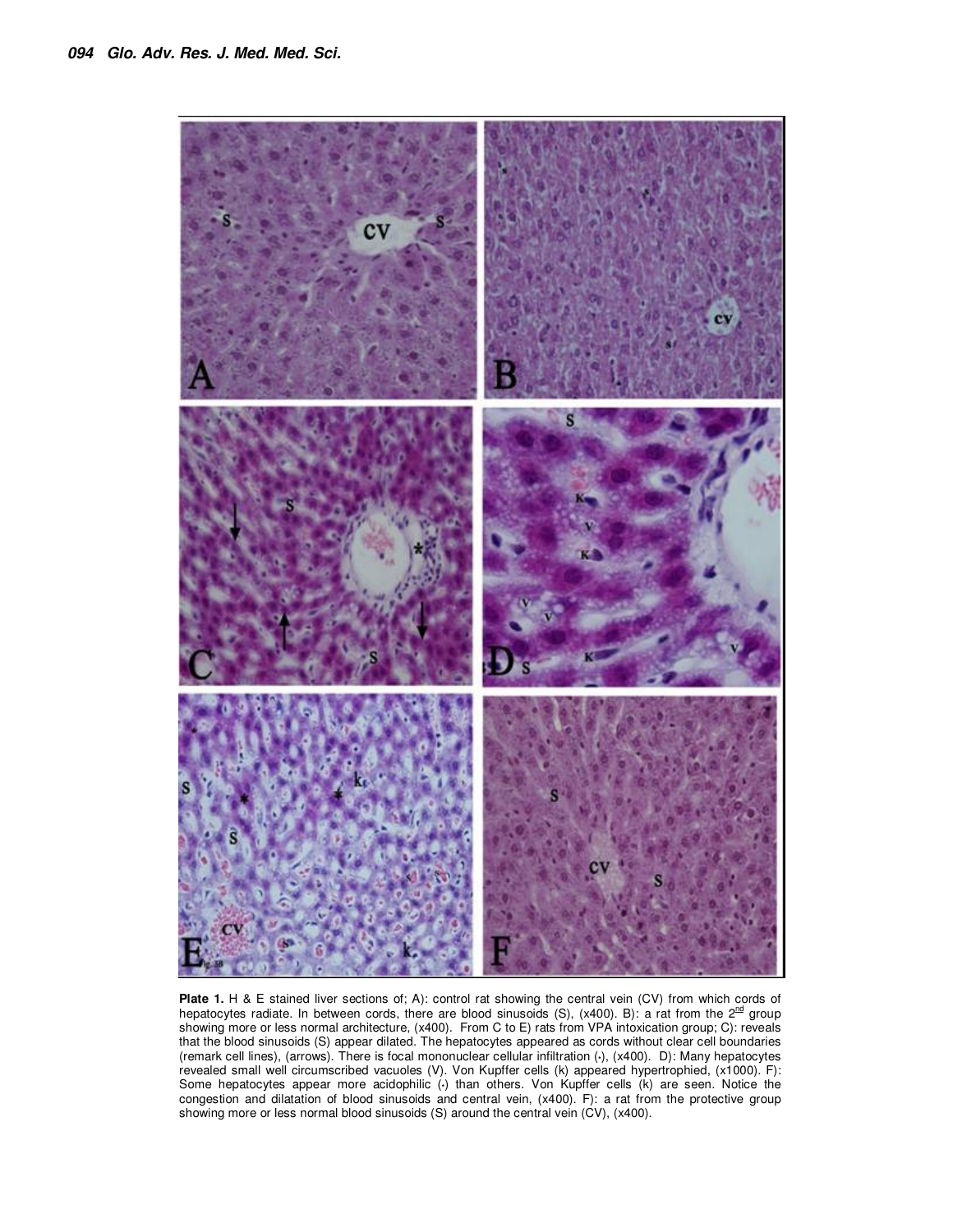

**Plate 2.** PAS and H stained liver sections of (x400) A): control rat showing that the peripheral hepatocytes have intense positive reaction while the central cells show moderate reaction (\*). Notice strong reaction of the wall of central vein (CV).

B): rat administered NS oil only shows homogenous distribution of glycogen granules in the hepatocytes. C): a rat from intoxication group shows marked decrease in PAS reaction with hetrogenous distribution D): a rat from the 4 th group showing patches of mild (\*) PAS reaction. Most of hepatocytes and the wall of the central vein showed strong positive reaction.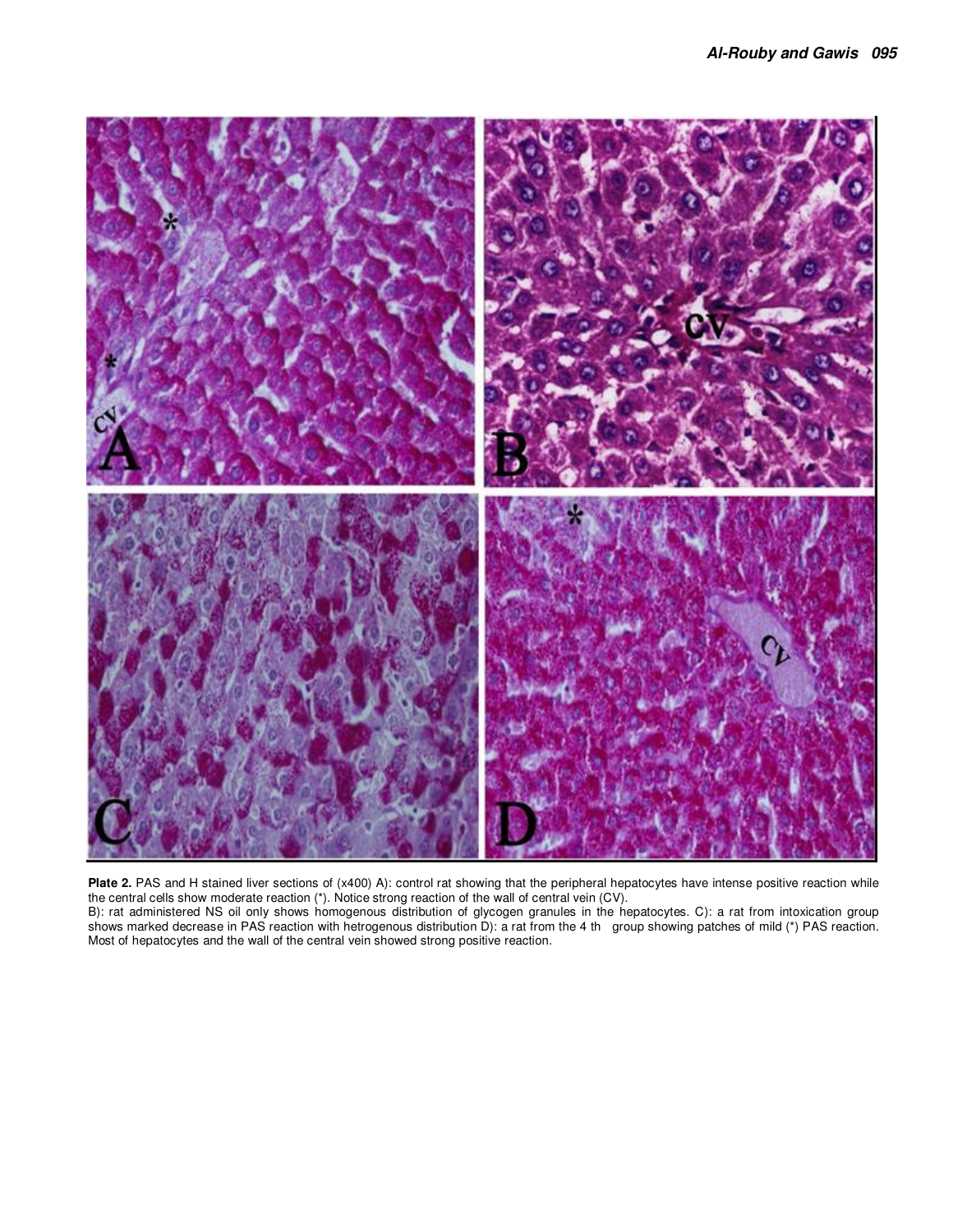

**Plate 3.** TEM of hepatocyte from A): control reveals part of the nucleus (N), rER, sER and glycogen granules (g). Notice the cristae of the mitochondria (m), (x6000). B): a rat received NS oil only showing pale nucleus (N), mitochondria (m), sER, rER, lysosomes (Ly) and lipid droplets (L), (x8000). From C to E are sections of rats from group III, C): showing markedly damaged mitochondria (m) and wide cisternae of sER, lysosomes (Ly) and rER. A pale nucleus (N) is seen, (x8000).D): two adjacent hepatocytes from a rat of group III shows dilated sER, mitochondria (m) and many darkly stained lysosomes (Ly). The nucleus (N) on the left side appears irregular, indented, and small with margination of chromatin (h). The nucleus on the right side appears more or less regular, (x 6000). E): Localized glycogen granules were observed in the cytoplasm. Notice the indentation of the nucleus with widening of nuclear space (arrow), (x6000). F): a rat of the group received VPA and NS oil showing the nucleus (N) with prominent nucleolus (nu), mitochondria (m), bile canaliculus (bc) sER, and lipid droplets (L), (x6000).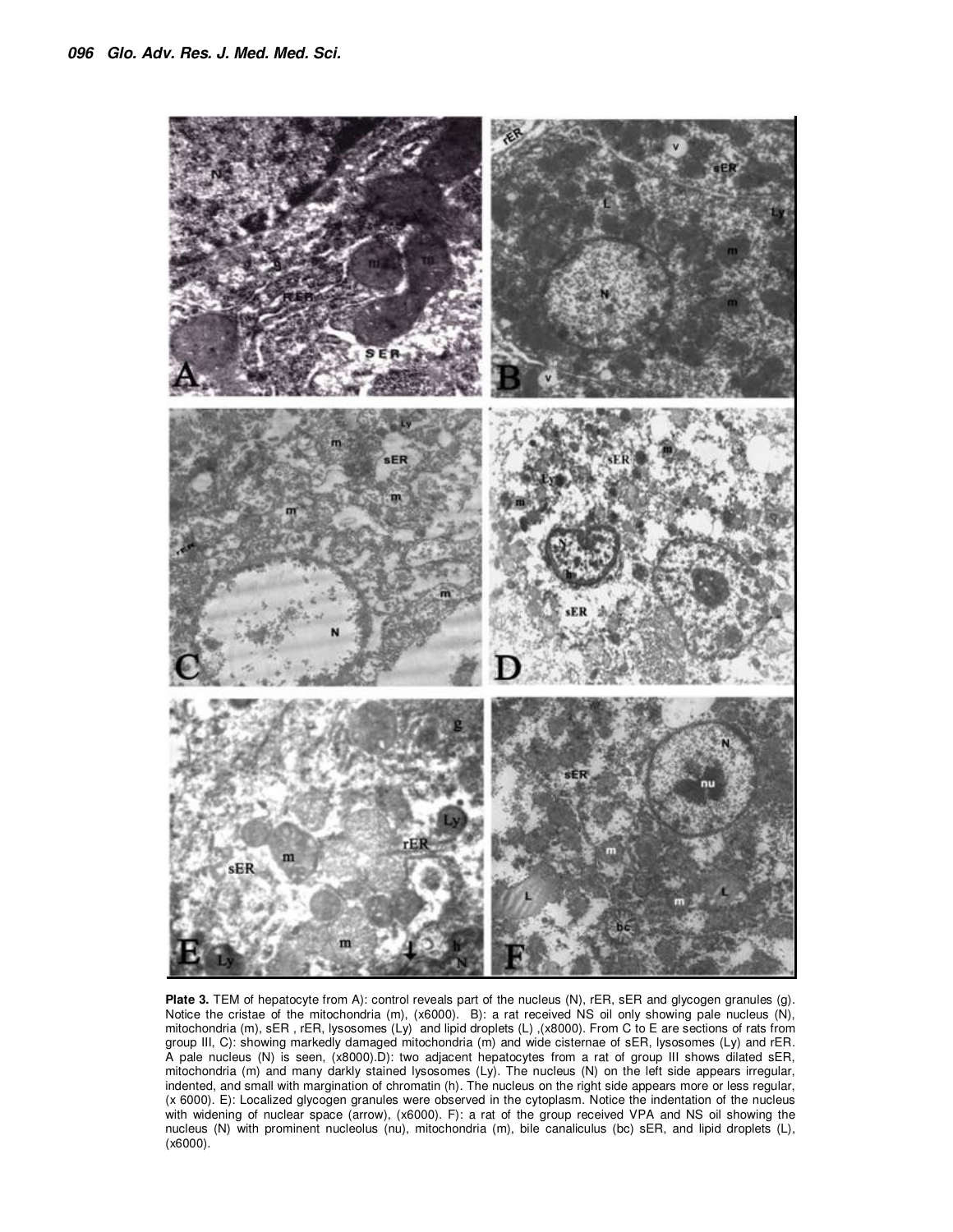## **DISCUSSION**

Sodium valporoate (VPA) is a simple fatty acid largely used as an anticonvulsant. This structure might enable VPA to interact with cell membranes, which may account in part for both its therapeutic and adverse effects. VPA is extensively metabolized by the liver via glucuronic acid conjugation, mitochondrial beta- and cytosolic omega oxidation to produce multiple metabolites. Some of which may be involved in its toxicity. As clinical usage of VPA increased, reports of its hepatotoxicity began to appear. This hepatotoxicity ranged from mild increased aminotransferase enzyme in 15 to 30 percent of patients to liver cell failure and death in some patients. The mechanism by which VPA caused hepatotoxicity was poorly understood (Reynolds et al., 1996; Baran et al., 2004; Lheureux and Hantson, 2009).

This study reinforced the previous results (Kimura et al., 1989; Siemes and Nau, 1991; Roma- Giannikou et al., 1999; Knapp et al., 2008; El-Gharieb et al., 2010). El-Gharieb et al., (2010) reported that administration of VPA caused significant elevation of liver enzymes. The clinical spectrum of VPA –associated hepatotoxicity ranged from slight increase in liver enzymes without clinical manifestations over reversible slight to severe liver dysfunction to fatal liver failure (Siemes and Nau, 1991). The elevation in liver enzymes was referred to liver cell injury (Knapp et al., 2008). On the other hand, Lee et al., 2009 reported that ALT and AST didn't change with oral administration of VPA. This might be due to different route and / or dose of drug administration.

The current study revealed that I.P. administration of toxic dose of VPA for seven consecutive days caused focal areas of liver cell degeneration which were accompanied with occasional hypereosinophilic hepatocytes , mononuclear cellular infiltration, prominent microvesicular steatosis (that referred to a variant form of hepatic fatty infiltration) without specific localization, remark cell lines of hepatocytes and Von Kupffer cells' enlargement. These findings were parallel to the results of others (Roma- Giannikou et al., 1999; Baran et al., 2004; Khan et al., 2005).

As the mechanism by which VPA causes hepatic damage is uncertain, hepatotoxicity was suspected to result from formation of toxic VPA metabolites (Jezequel et al., 1984; Siemes et al., 1993). A possible mechanism of VPA- induced hepatotoxicity was that it caused depression of free radical scavenging enzyme activities (Hamza and Amin, 2007). The cause of liver cell injury was due to decreased plasma and tissue carnitine (Knapp et al., 2008). Another cause for liver cell injury might be due to decreased activity of complex IV of the respiratory chain and /or depletion of hepatic pool of glutathione (Krahenbuhl et al., 1995). One of the first noticeable morphological changes in VPA- treated livers was the accumulation of cytoplasmic fat (Olson et al., 1986). This might be due to not only the accumulation of

estrified VPA or its metabolites but also to lipids which were unable to be secreted due to interference with vesicular movement which might lead to fat accumulation. A second study mentioned that VPA interfered with the mitochondrial inner membrane. The loss of that membrane integrity might interfere with the release of calcium from internal stores. This calcium could be a contributor to the secretory problems caused by VPA either directly affecting the movement of the vesicles along microtubules or indirectly via a second messenger system so the cause of lipid accumulation was not only due to over production but also due to inability to be secreted at a rate to match the production (Bellringer et al., 1988**)**. Microvesicular steatosis which characterizes VPA-associated liver injury possibly occurs via interference with the process of fatty acid B-oxidation through reactive intermediates which inhibit key enzymes in B-oxidation cycle or by idiosyncrasy for production of toxic VPA metabolites (Cotariu and Zaidman , 1988; Hautekeete et al., 1990). This microvesicular steatosis was without specific localization which was parallel to the results of Baran et al., (2004). Also, the present study revealed increased acidophilia of some hepatocytes that was most probably due to acidophilic degeneration disclosed by light microscopy. A markedly damaged mitochondria plus marked proliferation and dilatation of sER that was surrounded by layers of rER were characteristic to areas of acidophilic degeneration (Oda et al., 1973).

By using PAS reaction, the present study revealed that VPA administration in toxic dose caused a decrease and heterogenous distribution of glycogen content of hepatocytes as confirmed by determination of area percent of PAS. This result was coincided with that reported by others (Baran et al., 2004; Beger et al., 2009). Beger and his colleagues (2009) explained the decreased glycogen content of hepatocytes after treatment with VPA could be due to altering activities of various enzymes included in glycogen synthesis as well as decreased glucose re-absorption and increased disposal via urine. While Granneman et al., (1984) mentioned that the major clearance route of VPA and its toxic metabolites is glucuronidation. Comprise of this metabolic route, directly or indirectly by situations in which glycogen is depleted. Glaumann et al., (1979) proved the uptake and degradation of glycogen by Kupffer cells. This might be a cause of glycogen depletion in liver cells and at the same time a cause for swelling of Kupffer cells. Another cause for Kupffer cell hypertrophy might be lipid deposition in their cytoplasm (Roth et al., 1996).

Ultrastructurally, the present study revealed that administration of VPA caused mitochondrial damage, apparently increased electron dense lysosomes, proliferation and dilatation of sER and lipid accumulation. The nuclei of some hepatocytes were pyknotic (small, irregular and dark) with chromatin margination. The same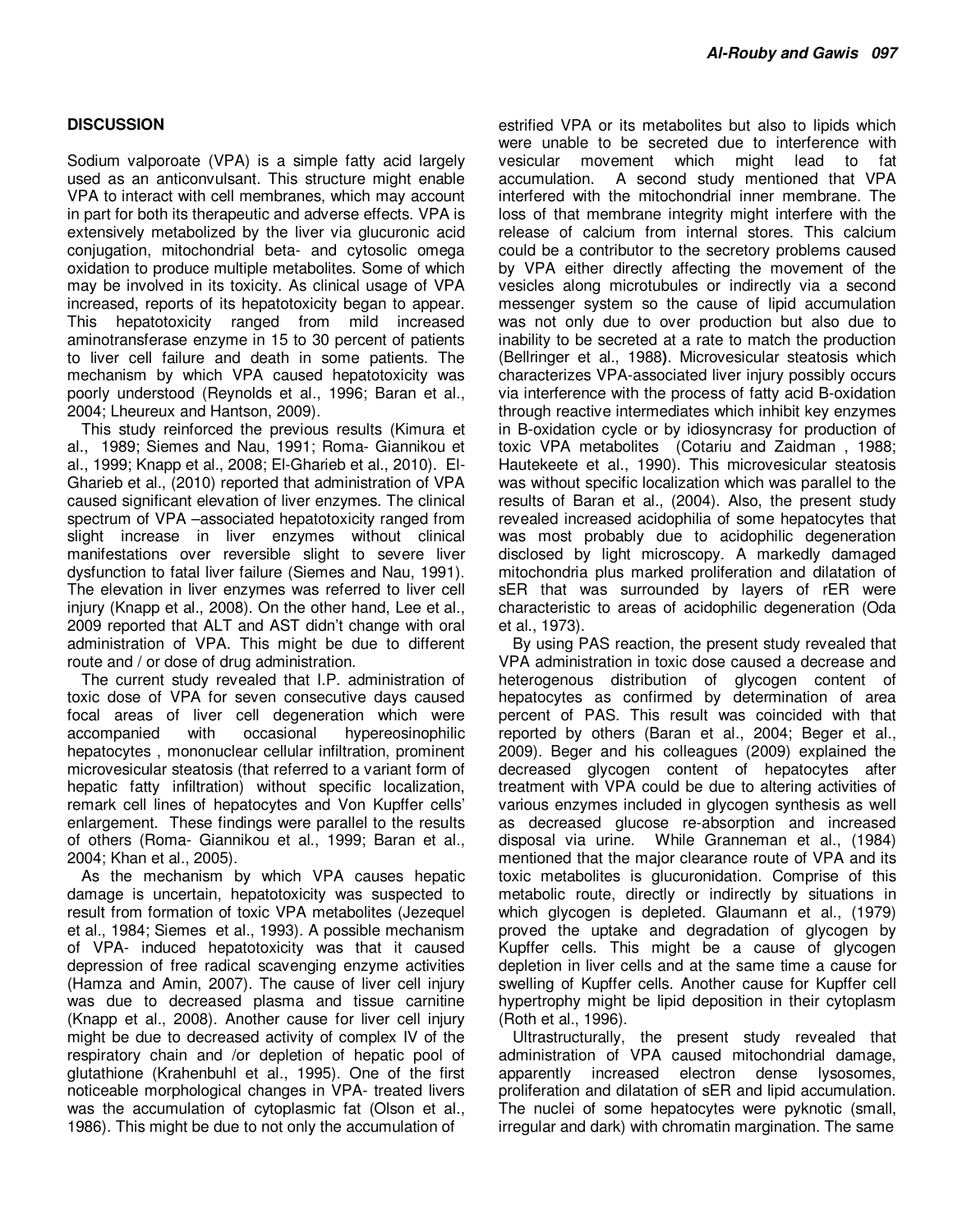findings were reported by other investigators (Bellringer et al., 1988; Kimura et al., 1989; Mesdjian et al., 1996). Mitochondrial damage might be proposed that VPA, by entering the fatty acid pathway, forms abnormal degradation products with subsequent sequestration of CO ASH leading to competition with endogenous substrate, impairment of fatty acid oxidation and structural damage of mitochondria (Lee et al., 2009). The nuclear changes could be degenerative changes. The appearance of many large electron dense lysosomes in the cytoplasm of hepatocytes of rats administered VPA in toxic dose could be explained by the accumulation of damaged mitochondria and so lysosomes were accumulated to perform autophagolysis. Dilatation of sER could be due to retention of unprocessed lipids within their cisternae and in this case sER was hypoactive. Hypertrophy and dilatation of sER was constant finding in lipophilic drugs, VPA is a fatty acid, as they metabolized in the liver (Kawata et al., 1982). Increased sER might be an adaptive response of the liver cell enabling it to metabolize the drug more rapidly than can the liver cell of an untreated rat.

Administration of VPA and NS (protective group) caused some improvement of the histological changes at both light and electron microscopic levels. At the light microscopic level behatocytes revealed less microscopic level hepatocytes revealed less microvesicular steatosis and increased PAS reaction. Ultrastructurally, hepatocytes revealed less damaged mitochondria, normal euchromatic nuclei and less dilated sER. Hepatocytes didn't return completely to the control pattern this might be due to short duration of NS oil administration.

#### **CONCLUSION**

It could be concluded that; 1) hepatotoxicity must be considered as a possible early side effect of VPA treatment and this could be monitored by estimation of liver enzymes 2) Dietary supplement with NS oil represents a potential therapeutic agent in reducing VPAinduced hepatotoxicity. 3) Further controlled, randomized and probably multitrials are required to better delineate the prophylactic role of NS oil and optimal regimen of administration in the management of VPA hepatotoxicity.

#### **REFERENCES**

- Ali B, Blunden G (2003). Pharmacological and toxicological properties of Nigella sativa. Phytother Res. 17(4):299-305.
- Baran O, Yildirim A, Akkus M (2004). The protective role of folic acid and vitamin E against toxical effects of valproic acid on liver tissue during period of gestation. Dicle. Tup. Dergisi. 31(4):17-23.
- Barthel G (1998). Hepatotoxicity of Valproate in isolated rat hepatocytes: influence of prooxidative agents and starvation. Doctoral thesis, Date of defense: 2000-12-14, Static URL:http://www.diss.fuberlin.de/diss/receive/FUDISS\_thesis\_000000 000072.
- Beger R, Hansen D, Schnackenberg L, Cross B, Fatollahi J ,Lagunero F, Sarnyai Z, Boros L (2009). Single valproic acid treatment inhibits glycogen and RNA ribose turnover while disrupting glucose –derived cholesterol synthesis in liver as revealed by the (U-C(6)-d- glucose tracer in mice. Metabolomics; 5(3):336-345.
- Bellringer M, Rahman K, Coleman R (1988). Sodium valproate inhibits the movement of secretory vesicles in rat hepatocytes. Biochem. J. 243(2):513-9.
- Bykov I, Mal'tsev A, Gurinovich V, Nefedov L (2004). Biochemical basis of valproic acid toxicity: role of oxidative stress and effects of Lcarnitine. Biomed. Khim. 50 (4):384-389.
- Cotariu D, Zaidman J (1988). Valproic acid and the liver. Clin. Chem. 34(5):890-7. Clin. Chem. 34(5):890-897.
- El-Gharieb M, El-Masry T, Emara A, Hashem M (2010). Potential hepatoprotective effects of vitamin E and Nigella sativa oil on hepatotoxicity induced by chronic exposure to malathion in human and male albino rats. Toxicol. and Environ. Chem. J. 92(2):391-407.
- Glaumann H, Fredzell J, Jubner A, Ericsson J (1979). Uptake and degradation of glycogen by Kupffer cells. Exp. and Molecular Pathol.31(1):70-80.
- Granneman G, Wang S, Kesterson J, Machinist J (1984). The hepatotoxicity of valproic acid and its metabolites in rats. II. Intermediary and valproic acid metabolism. Hepatol. 4(6):1153-8.
- Hamza A, Amin A (2007). Apium graveolens modulates sodium valproate-induced reproductive toxicity in rats. J. Exp. Zool. A Ecol. Genet. Physiol. 1: 307(4) 199-206.
- Hautekeete M, Degott C and Benhamou J (1990). Microvesicular steatosis of the liver. Acta. Clin. Belg. 45(5):311-326.
- Jezequel A, Bonazzi P, Novelli G, Venturini C, Orlandi F (1984). Early structural and functional changes in the liver of rats treated with a single dose of valproic acid. Hepatol. 4(6):1159-66.
- Kanter M, Akpolat M, Aktas C (2009). Protective effects of the volatile oil of Nigella sativa seeds on beta cell damage in streptozotocininduced diabetic rats: a light and electron microscopy study. J. Mol. Histol. 40(5-6):379-85. doi: 10.1007/s10735-009-9251-0. Epub 2010 Jan 5.
- Kawata S, Seki K, Shinji Y, Tarui S, Sugiyama T, Yamano T ( 1982). Hypertrophic and hypoactive smooth endoplasmic reticulum in hepatocytes uremic patients. A morphometric and biochemical study. Gastroenterol. Jpn. 17(3):192-200.
- Khan S, Shakoor K, Jan M, Khattak A, Shah S (2005). Study of histopathologic changes in the liver of albino rats, induced by toxic dose of valproic acid. Gomal. J. Med. Sci. 3(1):15-18.
- Kimura A, Yoshida I, Yamashita F, Kuriya N, Yamamoto M, Nagayama K (1989). The occurrence of intramitochondrial Ca2+ granules in valproate-induced liver injury. J. pediatr. Gastroenterol. and Nutr. 8(1):13-18.
- Klee S, Johanssen S, Ungemach F (2000). Evidence for a trigger function of valproic acid in xenobiotic-induced hepatotoxicity. Pharmacol. Toxicol. 87 (2):89-95.
- Knapp A, Todesco L, Beier K, Terracciano L, Sägesser H, Reichen J, Krähenbühl S (2008). Toxicity of valproic acid in mice with decreased plasma and tissue carnitine stores. J. Pharmacol. Exp. Ther. 324(2):568-75.
- Kondo T, Kaneko S, Otani K, Ishida M, Hirano T, Fukushima Y, Muranaka H, Koide N, Yokoyama M (1992). Association between risk factors for valproate hepatotoxicity and altered valproate metabolism. Epilepsia; 33(1):172-7.
- Krahenbuhl S, Mang G, Kupferschmid H, Meier PJ and Krause M (1995). Plasma and hepatic carnitine and coenzyme A pool in a patient with fatal valproate induced hepatotoxicity.Gut. 37(1):140-143.
- Lee M, Lee Y, Kim B, Shin K, Chung B, Baek D, Jung B (2009). The relationship between glucuronide conjugate levels and hepatotoxicity after oral administration of valproic acid. Arch. Pharm. Res. 32(7):1029-1035.
- Lheureux P, Hantson P (2009). Carnitine in the treatment of valproic acid-induced toxicity. Clin. Toxicol. (phila). 47(2):101-111.
- Mesdjian E, Zamora A, Montet A, Bonneton J, Guitaoui M, Genton P, Montet J (1996). Ursodeoxycholate improves hepatobiliary dysfunction induced by valproate-carbamazepine treatment in the rat. Life Sci. 59(13):1069-79.